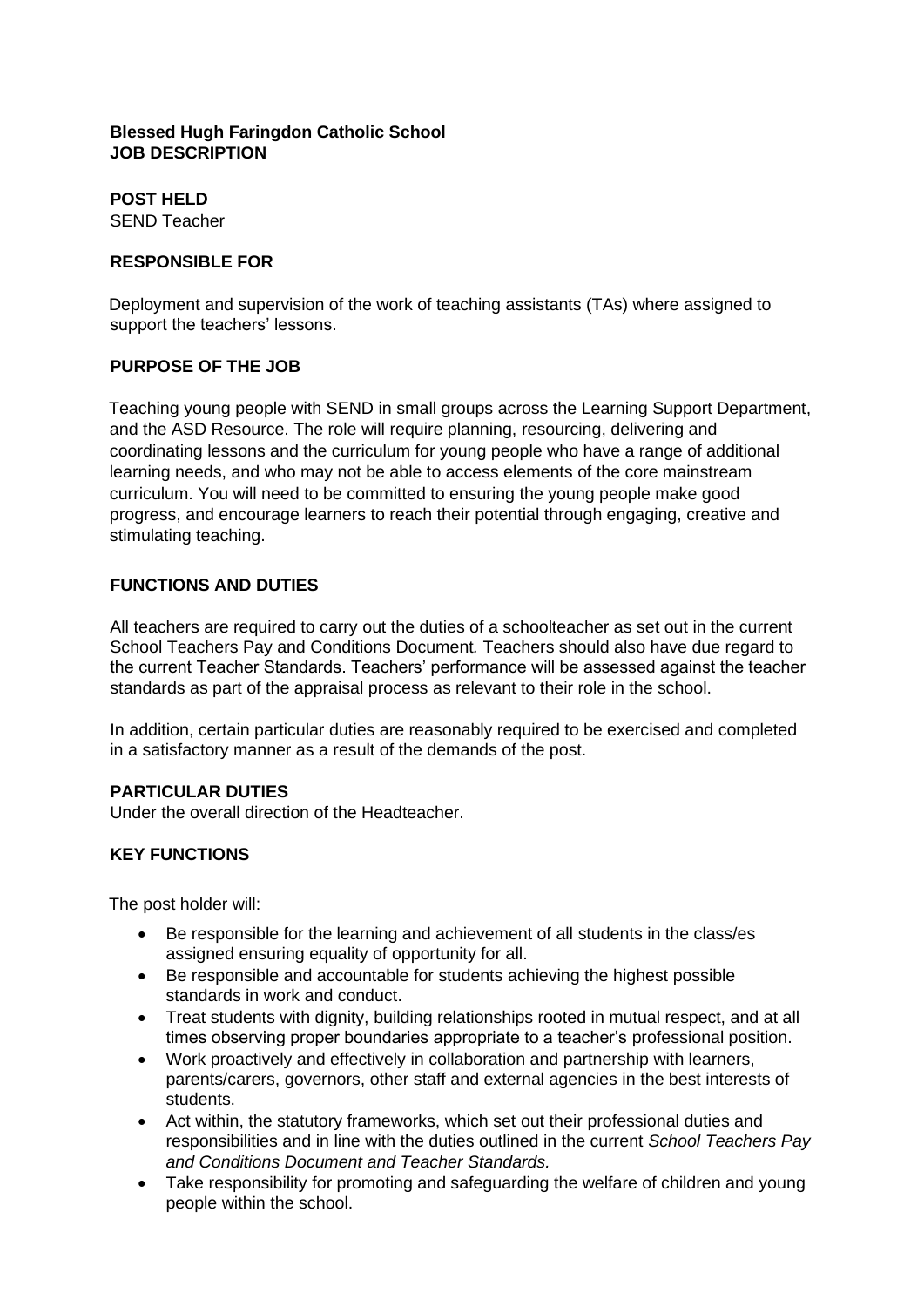# **Teaching**

- Teach small groups across the Learning Support Department and the ASD Resource
- Plan, resource and deliver the curriculum as relevant to the age and ability group/subject/s that you teach making adjustments, as needed. Teaching will include Key Stage 3 groups, Entry Level English and Maths, and the AQA Unit Award Scheme at KS4.
- Be responsible for the preparation and development of teaching materials taking into account student needs as outlined in EHCPs, annual reviews and the outcomes of any professional assessments of the student.
- Be accountable for the attainment, progress and outcomes of students you teach
- Be aware of students' capabilities, their prior knowledge and plan teaching and differentiate appropriately to build on these demonstrating knowledge and understanding of how students learn
- Have a clear understanding of the needs of all students, including those with special educational needs; EAL; disabilities; and be able to use and evaluate distinctive teaching approaches to engage and support the students assigned.
- Demonstrate an understanding of and take responsibility for promoting high standards of literacy including the correct use of spoken English (whatever your specialist subject)
- Use an appropriate range of observation, assessment, monitoring and recording strategies as a basis for setting challenging learning objectives for students of all backgrounds, abilities and dispositions, monitoring learners' progress and levels of attainment
- Make accurate and productive use of assessment to secure students' progress
- Give students regular feedback, both orally and through accurate marking, and encourage students to respond to the feedback, reflect on progress, their emerging needs and to take a responsible and conscientious attitude to their own work and study
- Use relevant data to monitor progress, set targets, and plan subsequent lessons
- Set homework and plan other out-of-class activities to consolidate and extend the knowledge and understanding students have acquired as appropriate
- Participate in arrangements for examinations and assessments within the remit of the School Teachers' Pay and Conditions Document

# **Behaviour and Safety**

- Establish a safe, purposeful and stimulating environment for students, rooted in mutual respect and establish a framework for discipline with a range of strategies, using praise, sanctions and rewards consistently and fairly
- Manage classes effectively, using approaches which are appropriate to students' needs in order to inspire, motivate and challenge students
- Maintain good relationships with students, exercise appropriate authority, and act decisively when necessary
- Be a positive role model and demonstrate consistently the positive attitudes, values and behaviour, which are expected of students
- Have high expectations of behaviour, promoting self-control and independence of all learners
- Carry out duties as directed and within the remit of the current School Teachers' Pay and Conditions Document
- Be responsible for promoting and safeguarding the welfare of children and young people within the school, raising any concerns following school protocol/procedures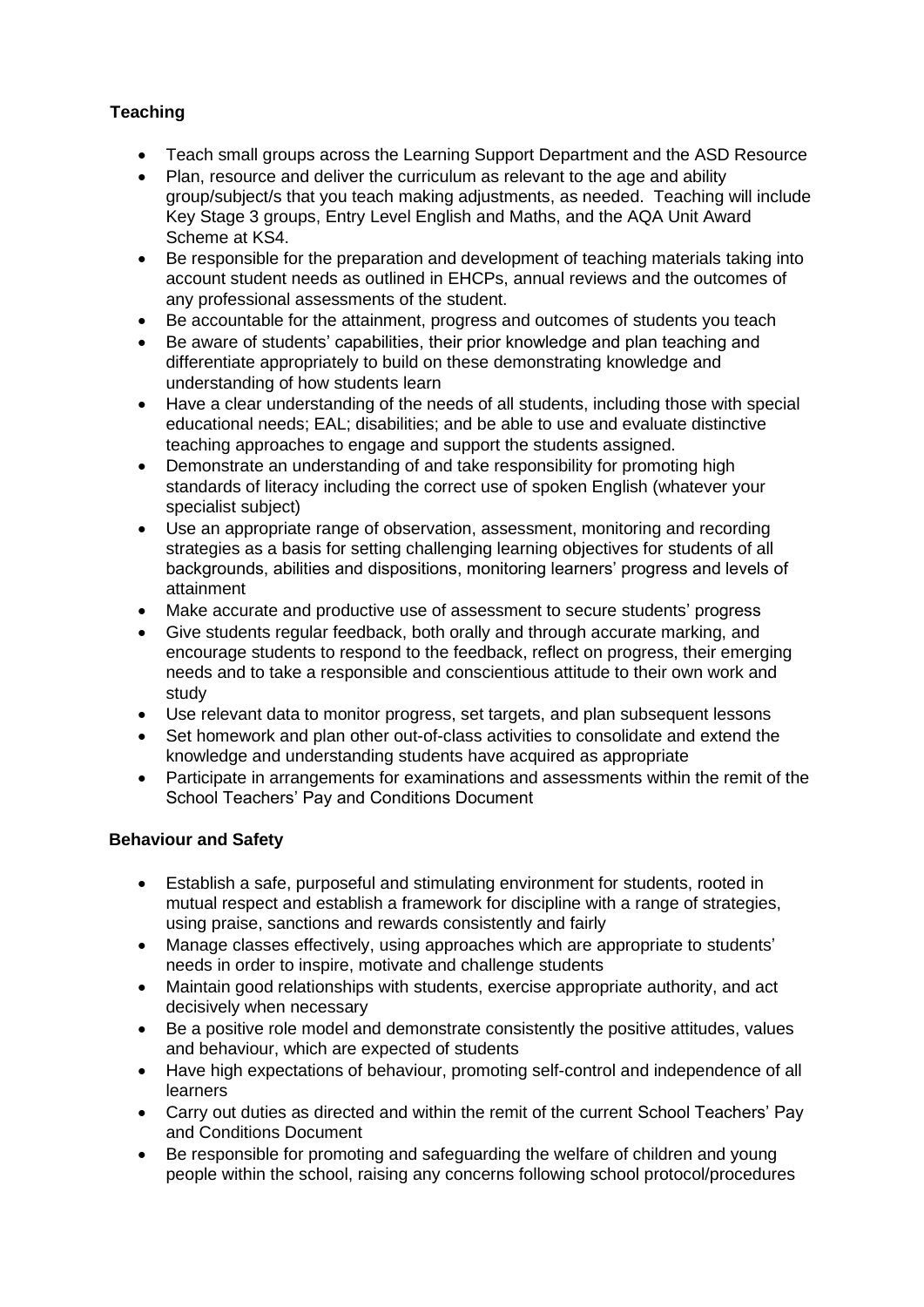# **Team working and collaboration**

- Participate in any relevant meetings/professional development opportunities, which relate to the learners, curriculum or organisation of the school including pastoral arrangements and assemblies
- Work as a team member and identify opportunities for working with colleagues and sharing the development of effective practice with them
- Ensure that colleagues working with you are appropriately involved in supporting learning and understand the roles they are expected to fulfil
- Take part, in the development and management of the activities relating to the curriculum, organisation and pastoral functions of the school
- Cover for absent colleagues within the remit of the current School Teachers' Pay and Conditions document if the need arises.

# **Administration**

- Register the attendance of and supervise learners, before, during or after school sessions as appropriate
- Participate in and carry out any administrative and organisational tasks within the remit of the current School Teachers' Pay and Conditions Document

# **Professional development**

- Regularly review the effectiveness of your teaching and assessment procedures and its impact on students' progress, attainment and wellbeing, refining your approaches where necessary responding to advice and feedback from colleagues
- Be responsible for improving your teaching through participating fully in training and development opportunities identified by the school or as developed as an outcome of your appraisal
- Proactively participate in arrangements made in accordance with the Appraisal **Regulations**

### **Other Professional Requirements**

- Establish effective working relationships with a) students, b) parents c) professional colleagues.
- Set a good example to the students through personal presentation, professional conduct.
- Make a positive contribution to the wider life and ethos of the school
- Support and carry out policies and practices to promote positive student behaviour, in line with the whole school approach and support the "Behaviour for Learning" programme.
- Take responsibility for personal professional development, including knowledge of school policies and procedures.
- Liaise effectively and sensitively with students and parents.
- Ensure compliance with all statutory Health and Safety requirements.
- To undertake other duties as the Headteacher may reasonably direct.

The responsibilities outlined above do not form an exhaustive list and may be subject to modification at any time at the reasonable discretion of the Headteacher/Assistant Headteacher in consultation with the postholder.

# **This post is subject to Level 1 Health and Safety Training**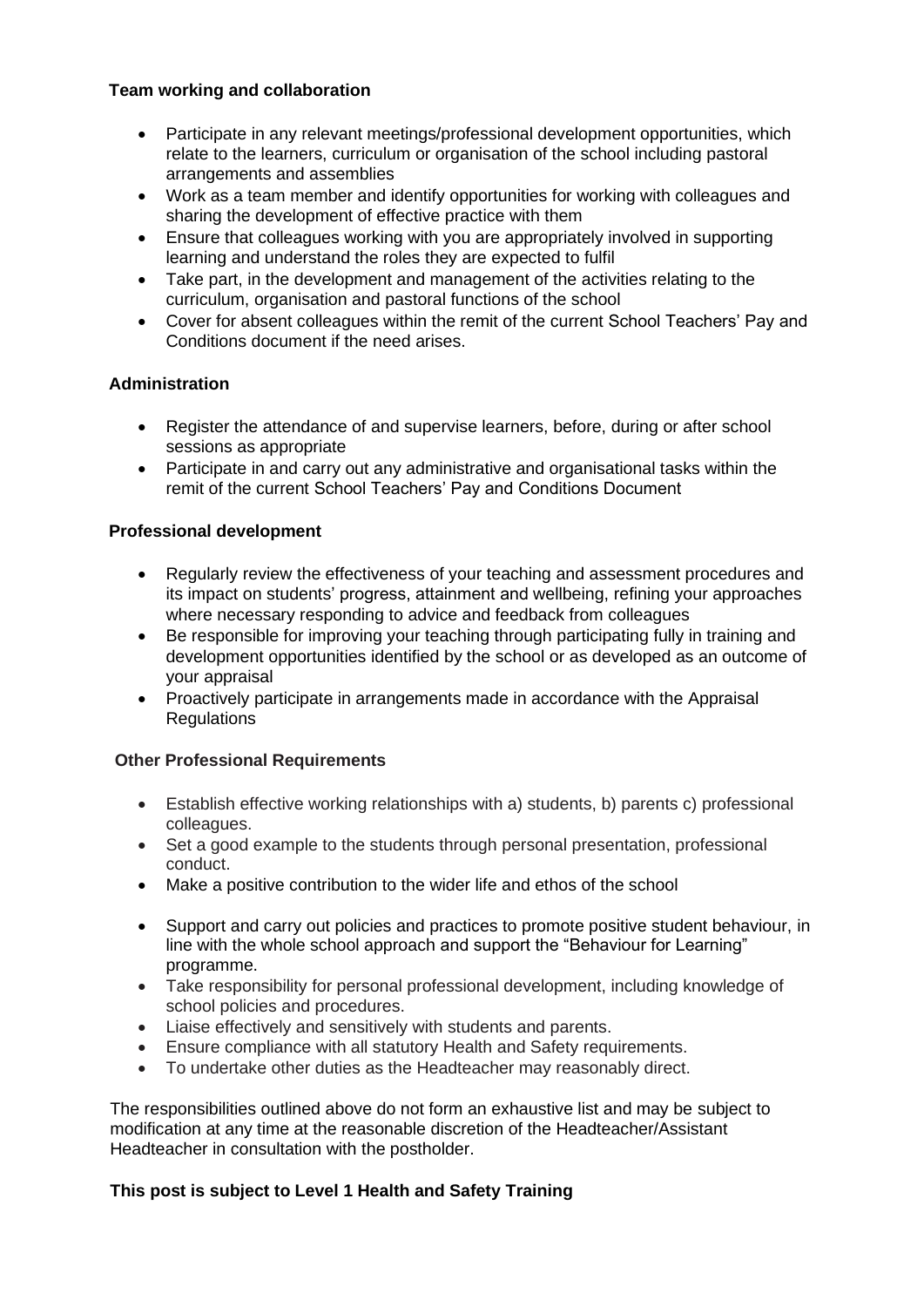# **Person Specification**

Key:

E = Essential

D= Desirable

| A              | Qualifications, knowledge and experience                                                                                                                              | E/D |
|----------------|-----------------------------------------------------------------------------------------------------------------------------------------------------------------------|-----|
| A <sub>1</sub> | <b>Qualified Teacher Status</b>                                                                                                                                       | Е   |
| A2             | Experience of teaching students with a range of SEND                                                                                                                  | D   |
| A <sub>3</sub> | Experience of delivering Entry Level English and Maths, and AQA Unit Award<br>Scheme                                                                                  | D   |
| A4             | Evidence of commitment to and the knowledge and experience of promoting<br>the welfare and safeguarding of learners                                                   | E   |
| A <sub>5</sub> | A willingness to learn and use new skills in order to meet the needs of young<br>people with communication and other difficulties                                     | E   |
| В              | <b>Teaching and learning</b>                                                                                                                                          |     |
| <b>B1</b>      | Experience of successfully using assessment data, recording and reporting<br>systems to drive progress and attainment                                                 | E   |
| <b>B2</b>      | Working knowledge of the Key stage 3 and 4 curriculum                                                                                                                 | E   |
| B <sub>3</sub> | Working knowledge of the Key Stage 2 curriculum                                                                                                                       | D   |
| <b>B4</b>      | Evidence of being driven by a learner-focussed approach which provides<br>equal opportunities in access to learning                                                   | E   |
| B <sub>5</sub> | A creative and effective classroom teacher, who can make learning relevant<br>and fun                                                                                 | E   |
| C              | <b>Leading and managing others</b>                                                                                                                                    |     |
| C <sub>1</sub> | Demonstrate a commitment to continually updating their knowledge of<br>education/special education and to their own on-going personal and<br>professional development | Е   |
| D              | <b>Accountability</b>                                                                                                                                                 |     |
| D <sub>1</sub> | Ability to develop effective relationships with parents/carers to ensure they<br>are well informed about the progress and attainment of their learners                | E   |
| D <sub>2</sub> | Ability to contribute to and actively support the overall vision, mission and key<br>priorities of the School                                                         | E   |
| E              | <b>Personal Attributes</b>                                                                                                                                            |     |
| E1             | Ability to work collaboratively with other agencies and professionals to<br>support the holistic development of individual learners                                   | E   |
| E <sub>2</sub> | Excellent interpersonal skills including the ability to listen to, understand and<br>work with a wide range of audiences                                              | E   |
| E <sub>3</sub> | Excellent communication skills, both oral and written                                                                                                                 | E.  |
| E4             | A warm, friendly and approachable personal style                                                                                                                      | Е   |
| E <sub>5</sub> | Ability to support an open and transparent culture, acknowledge differences<br>and overcoming potential barriers                                                      | E   |